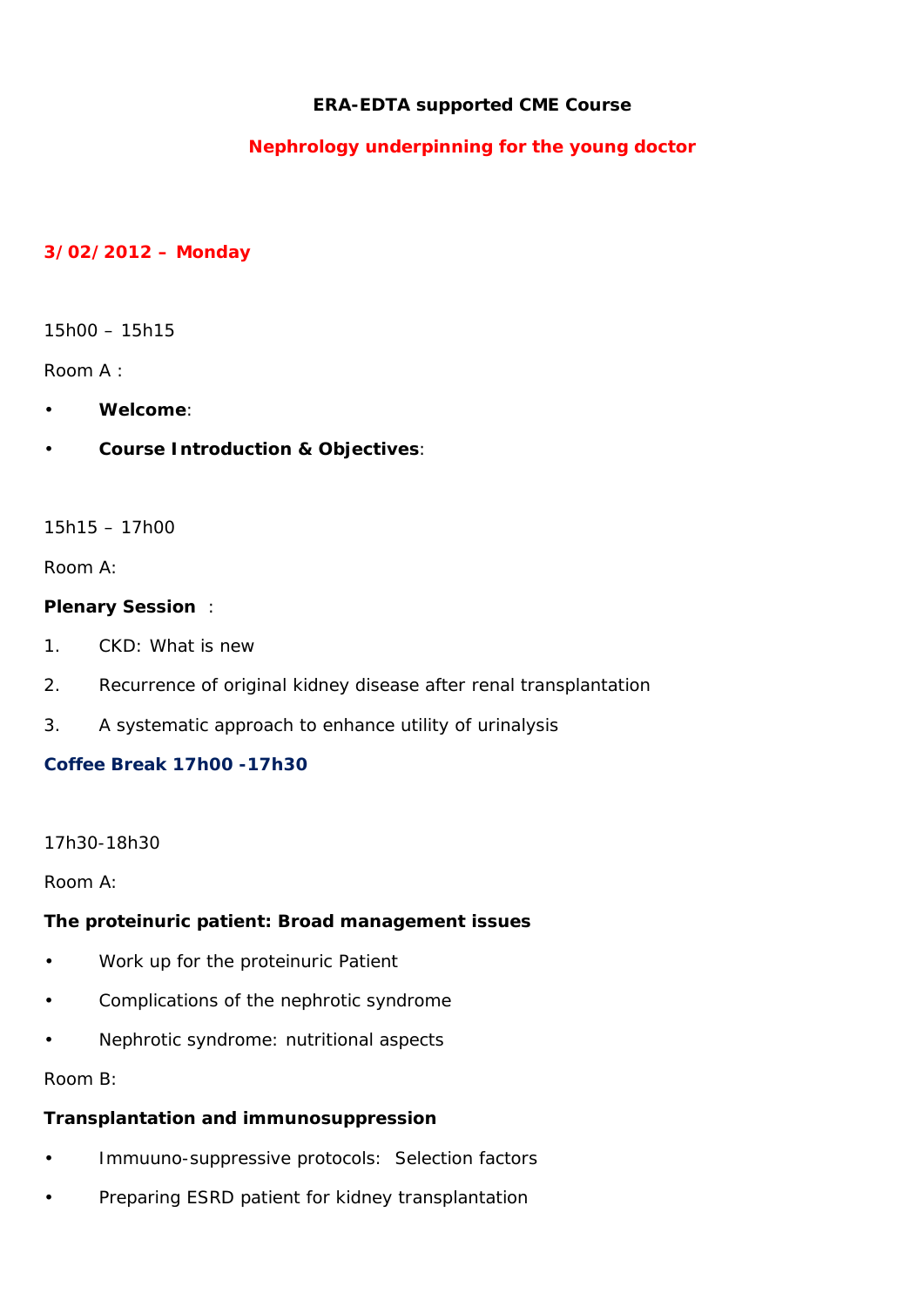• Complications of Immunosuppressive therapy

18h30-19h30

#### **Let us make consensus**:

#### Room A

• **Clinical nephrology**: Let us make consensus on management of idiopathic glomerulopathies in adults

### Room B

• **Transplantation**: Let us make consensus on management of some early post-transplant complications

19h30 – 20h30

Room A:

### **Acute Kidney Injury**

- Risk assessment and prevention of hospital-acquired AKI
- Fluid management in patients with AKI
- When to start RRT in patients with AKI

### Room B:

Kidney in systemic diseases

- Hypertensive nephrosclerosis revisited
- Renal vasculitis: classification and diagnostic work-up
- Diabetic Nephropathy: Objectives and general lines of management

### **Dinner 21h00**

### **14/02/2012 – Tuesday**

8h30 – 9h30

Room A:

### • **Round table : Atypical Hemolytic uremic syndrome**

9h30-10h10